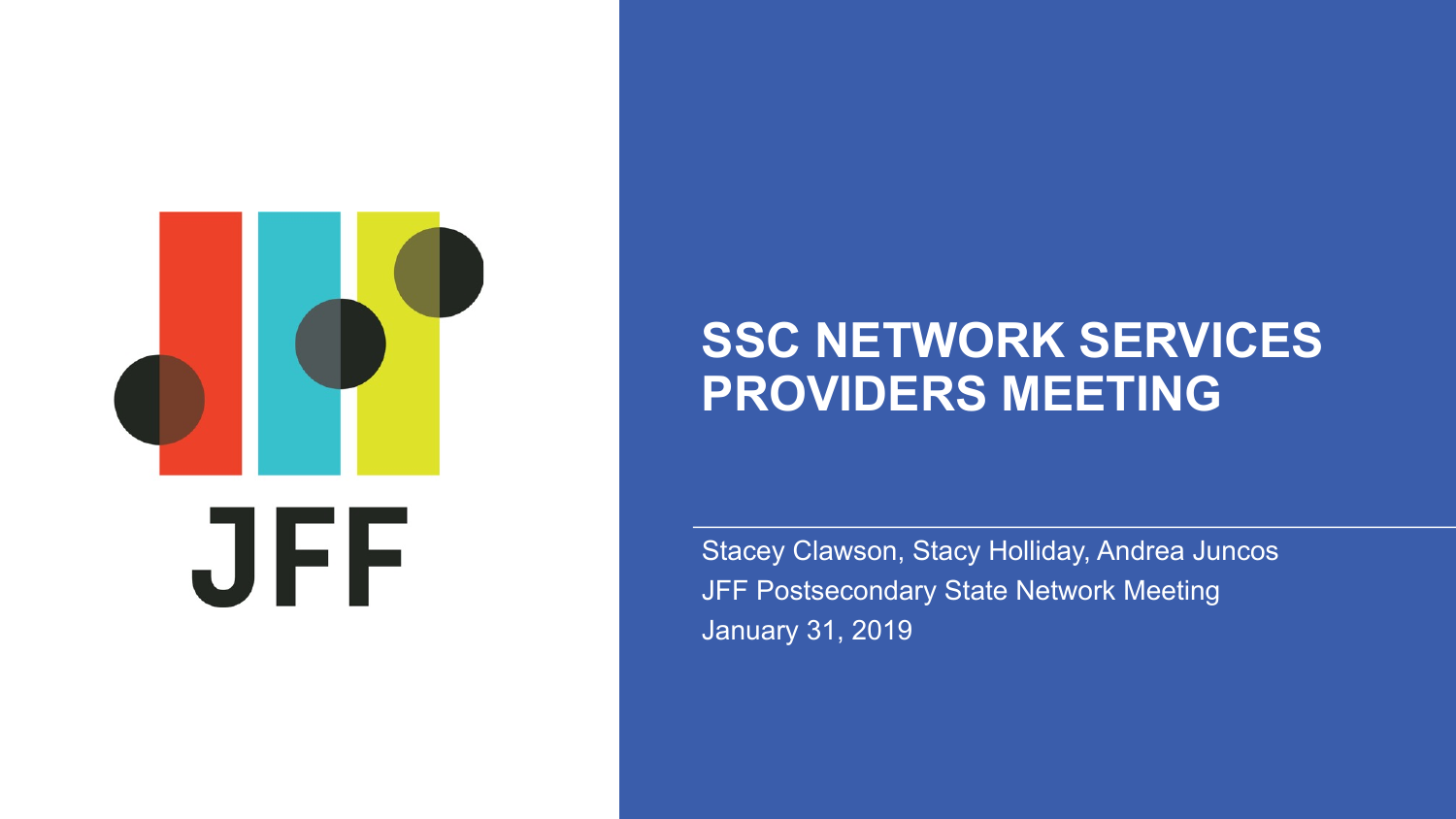- **MEETING GOALS** I. Create sense of belonging in JFF network for providers
	- II. Facilitate connections among service providers
	- III. Provide context on JFF's services approach and illustrate how providers fit within it
	- IV. Share providers' knowledge and experience with what services look like in SSC states
	- V. Discuss opportunities for collaboration, alignment, and knowledge sharing among providers and JFF to improve our work together in serving SSCs

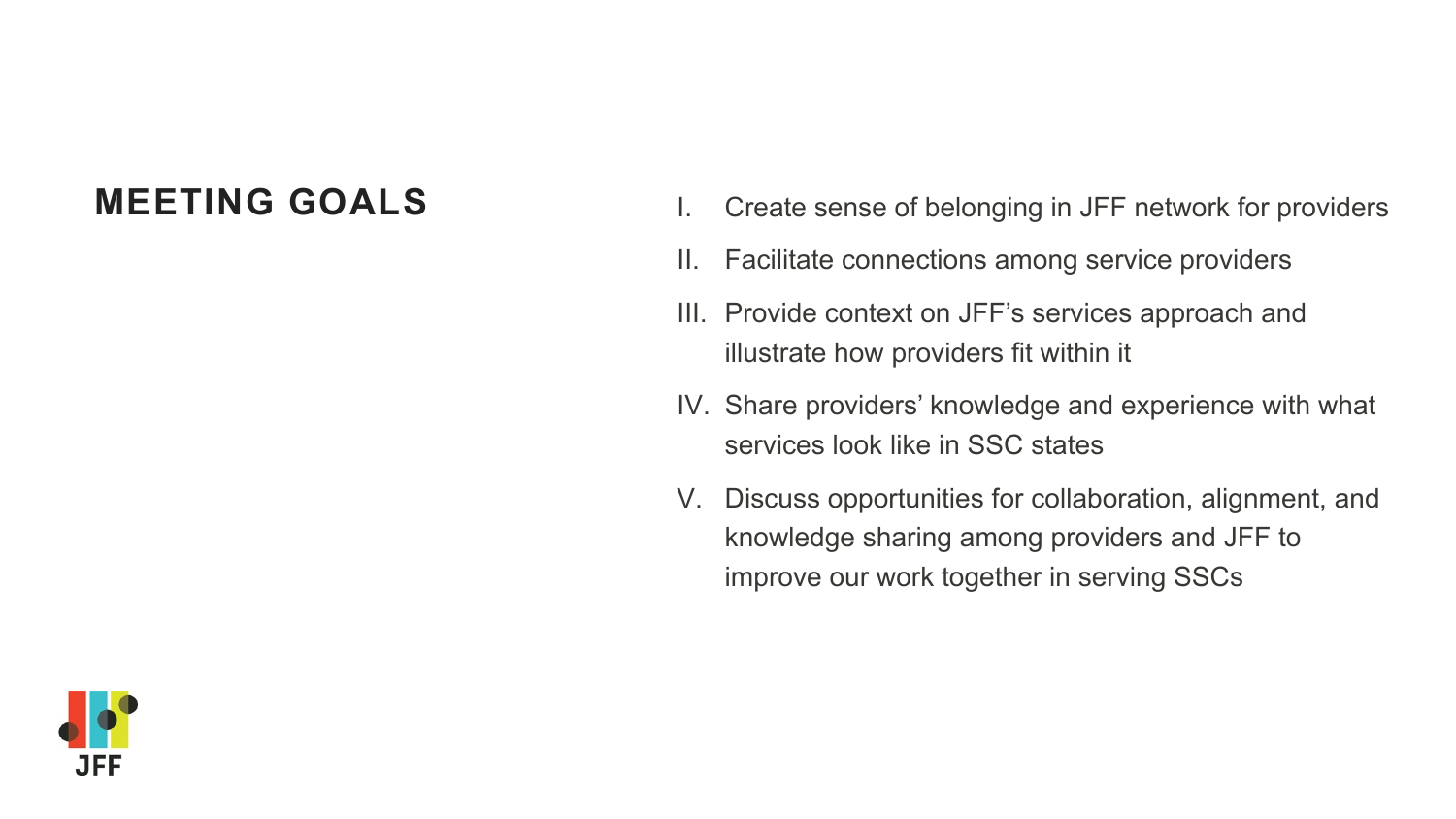### **WHAT WE LEARNED** PROVIDER SURVEY FINDINGS

I. What's working well?

- Positive relationship with JFF; valuable strategic partner in designing services and serving Centers
- JFF's support and engagement with service delivery
- Adaptability of services based on needs and learnings
- Communication timeliness, coherence, frequency
- Connections to Centers
- Ability to impact the field via the Network
- II. Where are opportunities for growth as we evolve?
	- Facilitating connections among providers; connections between Centers and providers
	- Helping providers understand services approach, other services offered, and connections among them
	- Provider engagement with JFF and SSC strategy
	- Providing flexibility and customization w/service design
	- Communication transparency and flow
	- Contracts process

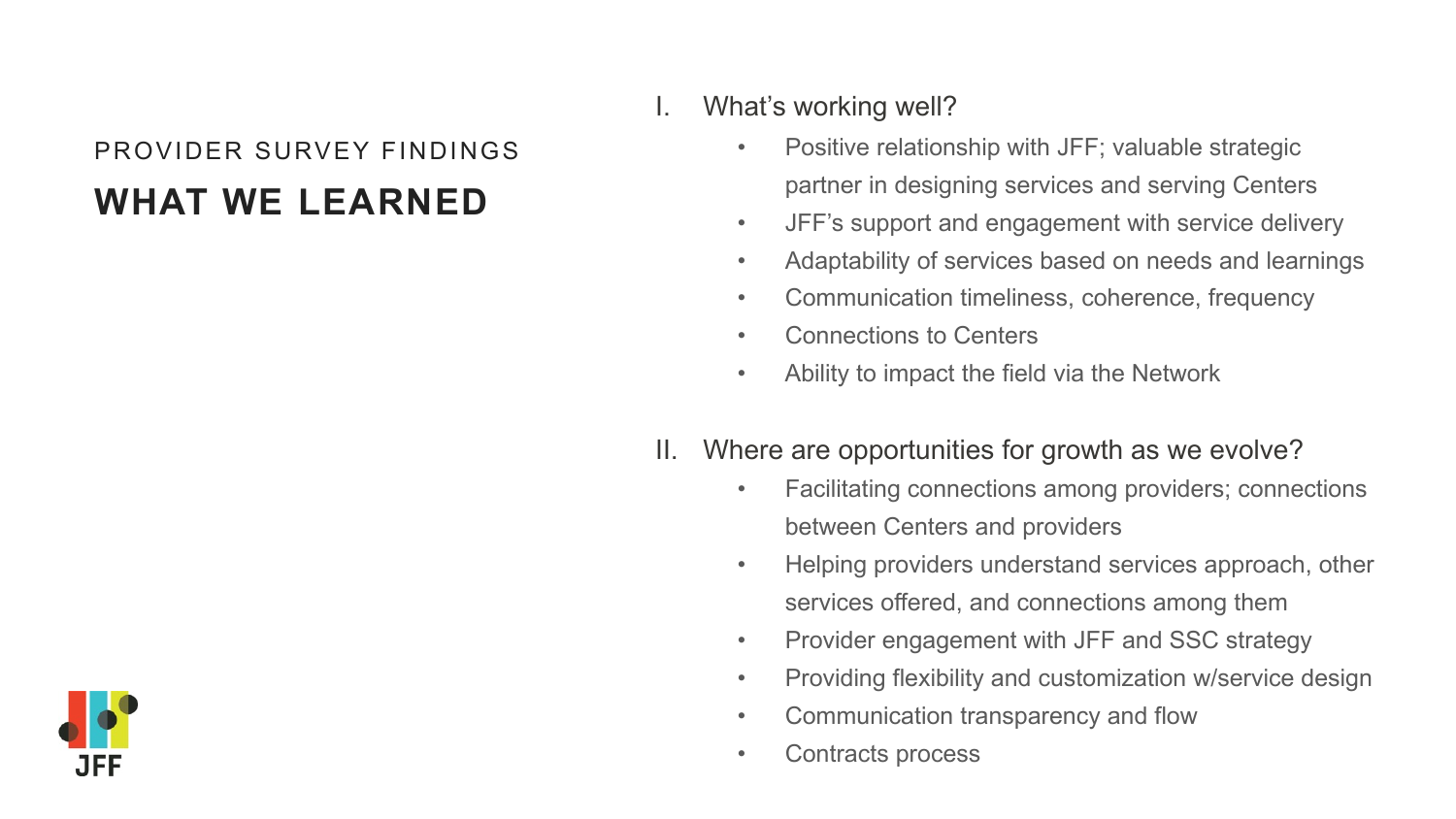- **OUR AGENDA** I. Framing and context setting
	- II. Peer learning: What work looks like in SSC states
	- III. Discussion: Opportunities for collaboration, alignment, and knowledge sharing
	- IV. Next steps

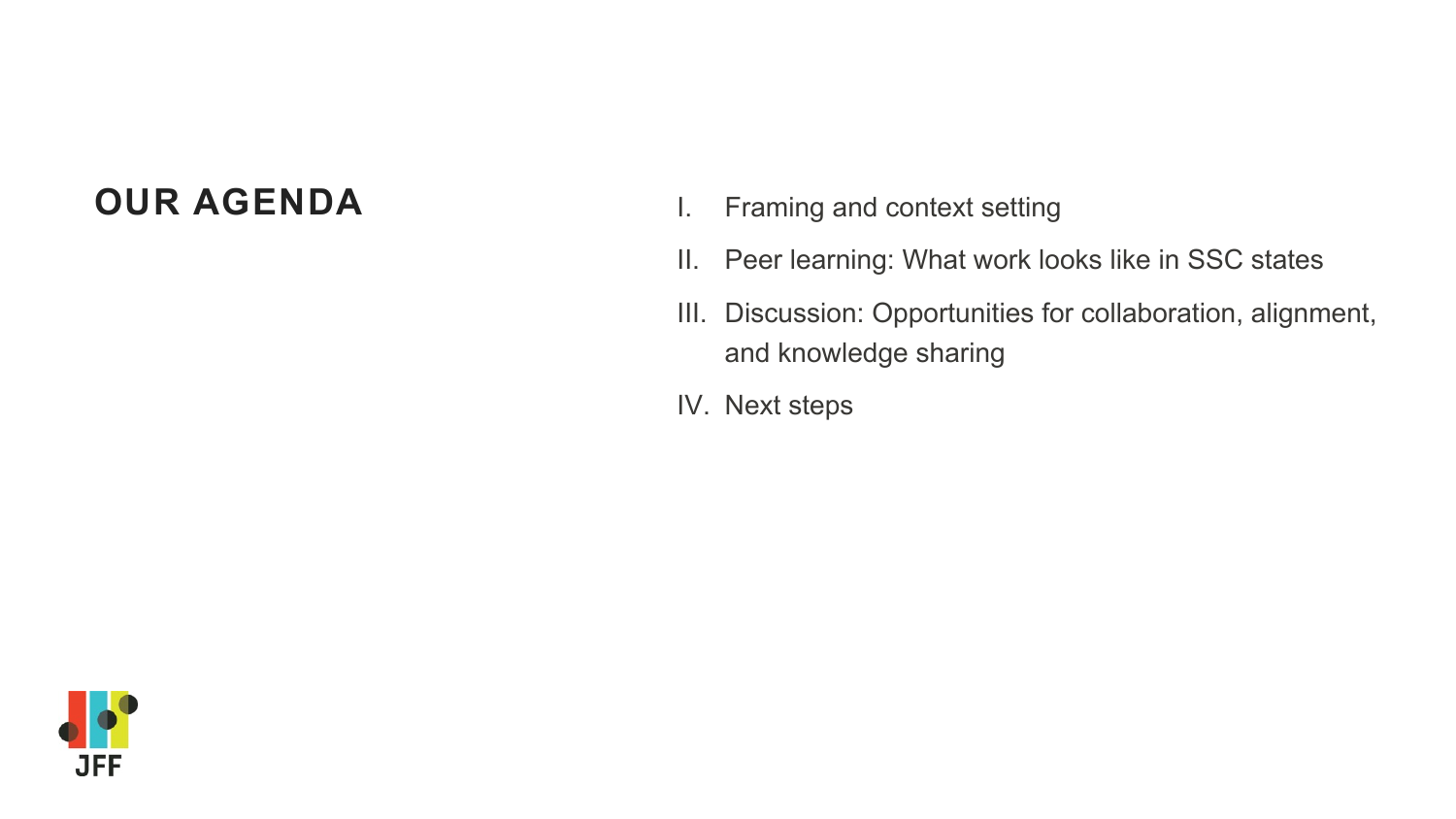### **OUR APPROACH: THEORY OF CHANGE**

A network approach to implementing guided pathways at scale though state-level Student Success Centers will accelerate institutional transformation and increase student completion and help close the equity gap.

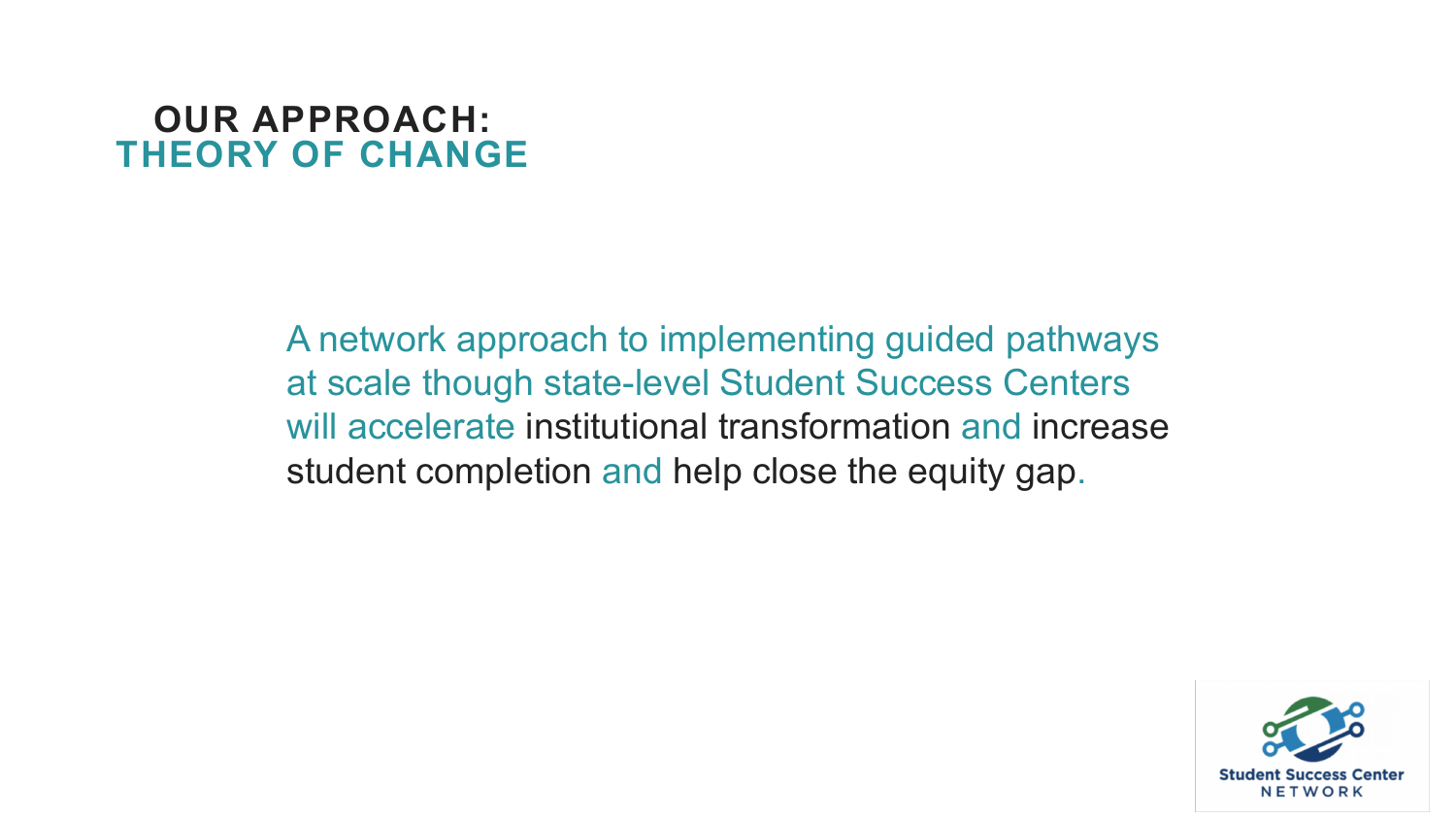

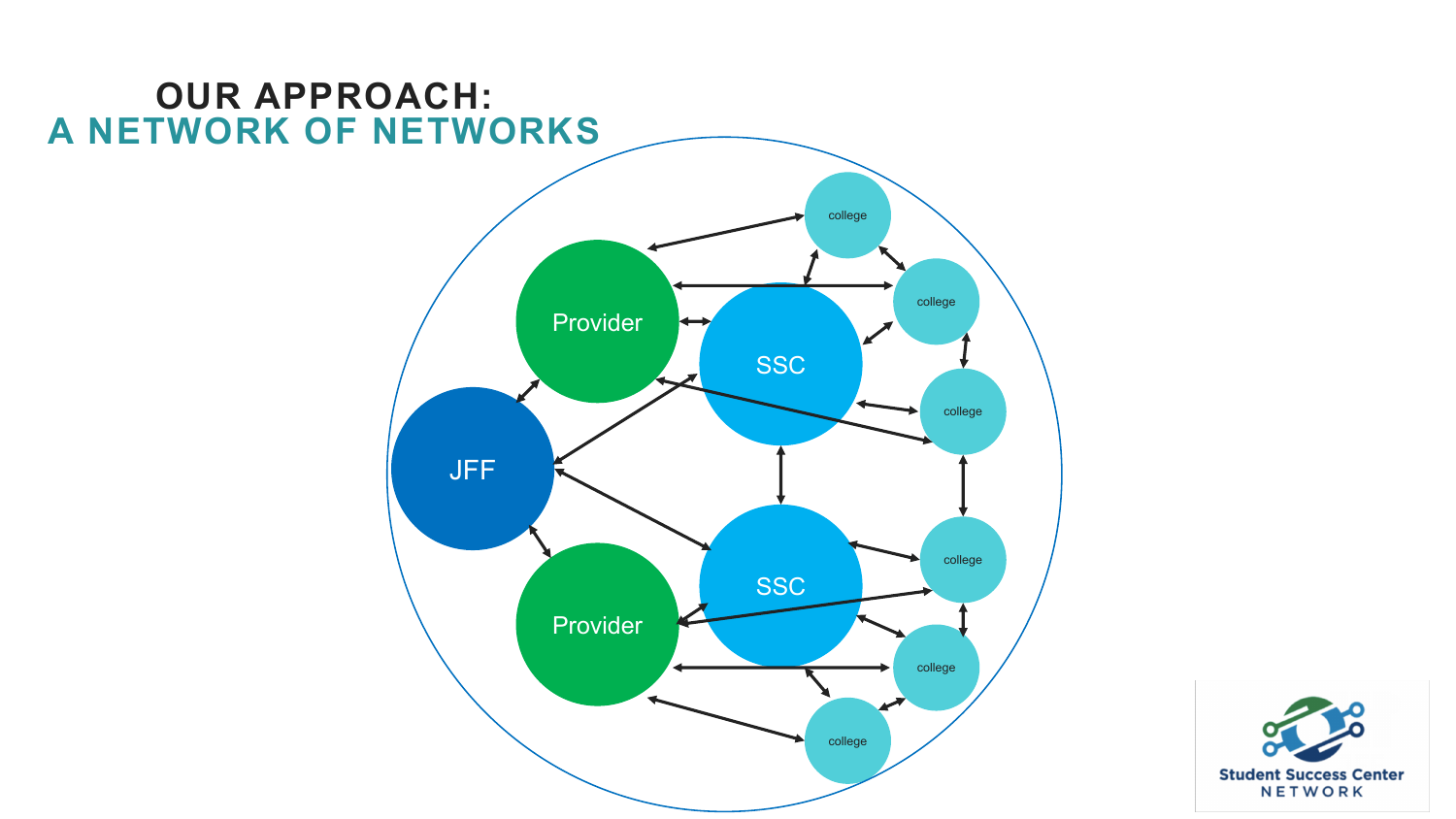

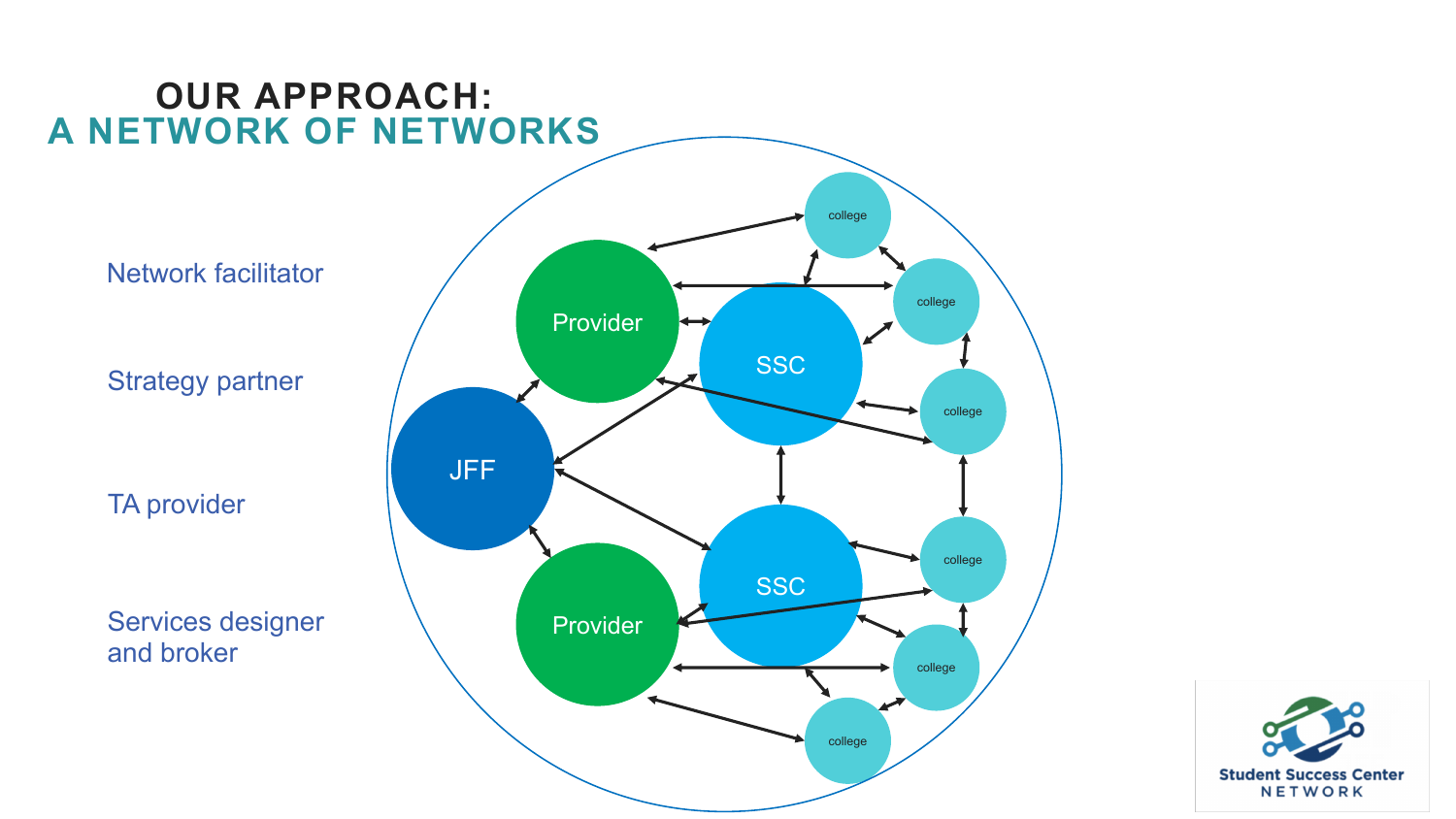# **TYPES OF SERVICES PROVIDED:**

As network facilitator, TA provider, strategy partner, and services designer and broker in partnership with national providers, JFF offers:

- $\triangleright$  Support for Centers to learn from one another and about innovations nationwide
- $\triangleright$  Support for Center's work helping colleges implement guided pathways
- $\triangleright$  Support for Centers' internal operations and long-term sustainability



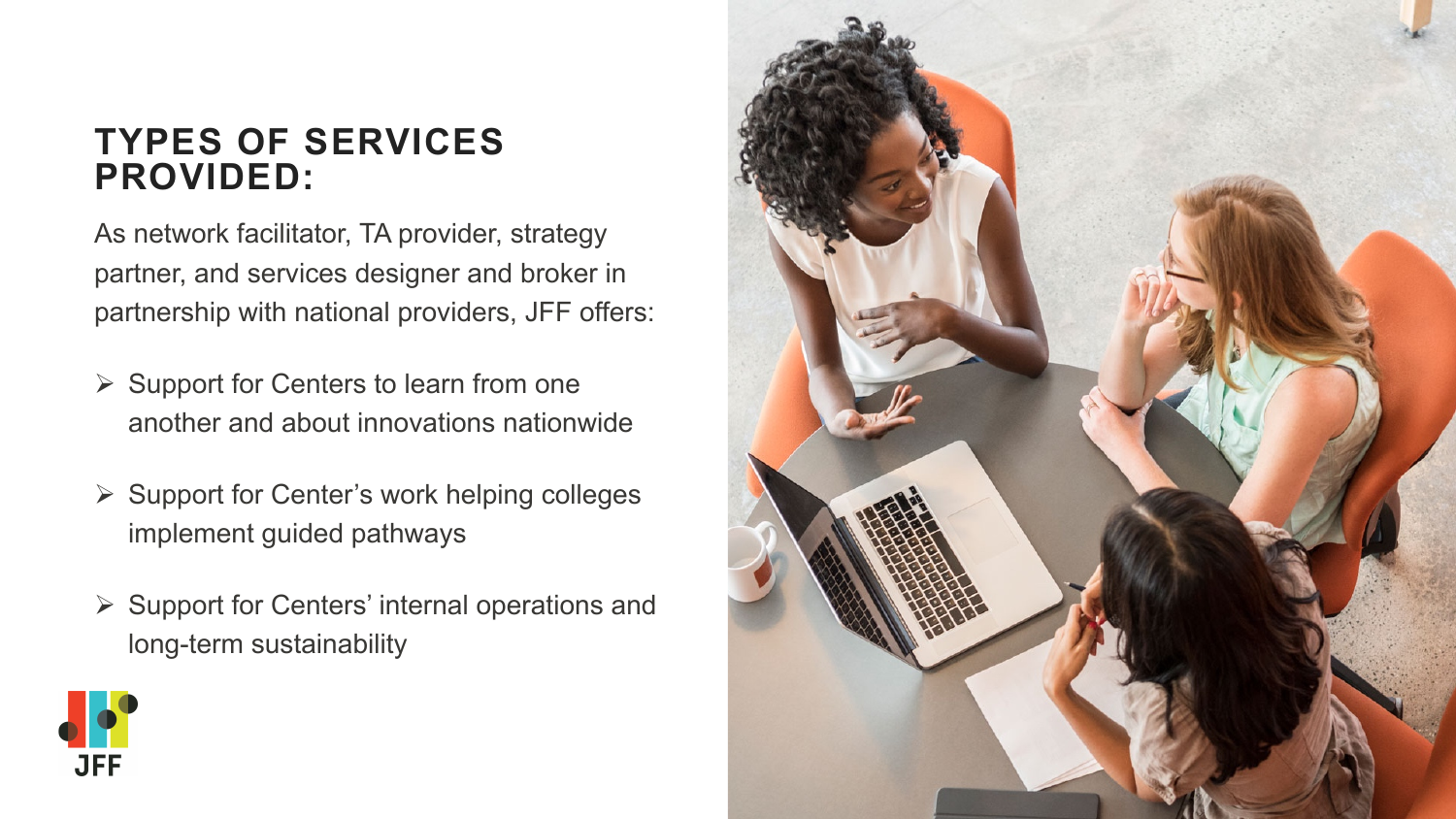# **NETWORK SERVICES 2017-2020**

| Spring 2017                                                                                                                                                                                                                                                                                                                                                                         |
|-------------------------------------------------------------------------------------------------------------------------------------------------------------------------------------------------------------------------------------------------------------------------------------------------------------------------------------------------------------------------------------|
|                                                                                                                                                                                                                                                                                                                                                                                     |
| Late 2017 / Early 2018<br>- Foundations for guided<br>Fall 2018 / 2020<br>pathways<br>- Coaching support<br>- Assessment for guided<br>- Change leadership<br>pathways<br>- Supporting<br>underprepared students<br>- Center strategy and<br>- Redesigning advising<br>sustainability<br>and student supports<br>- Data and evaluation<br>- Communications<br>- Policy and advocacy |

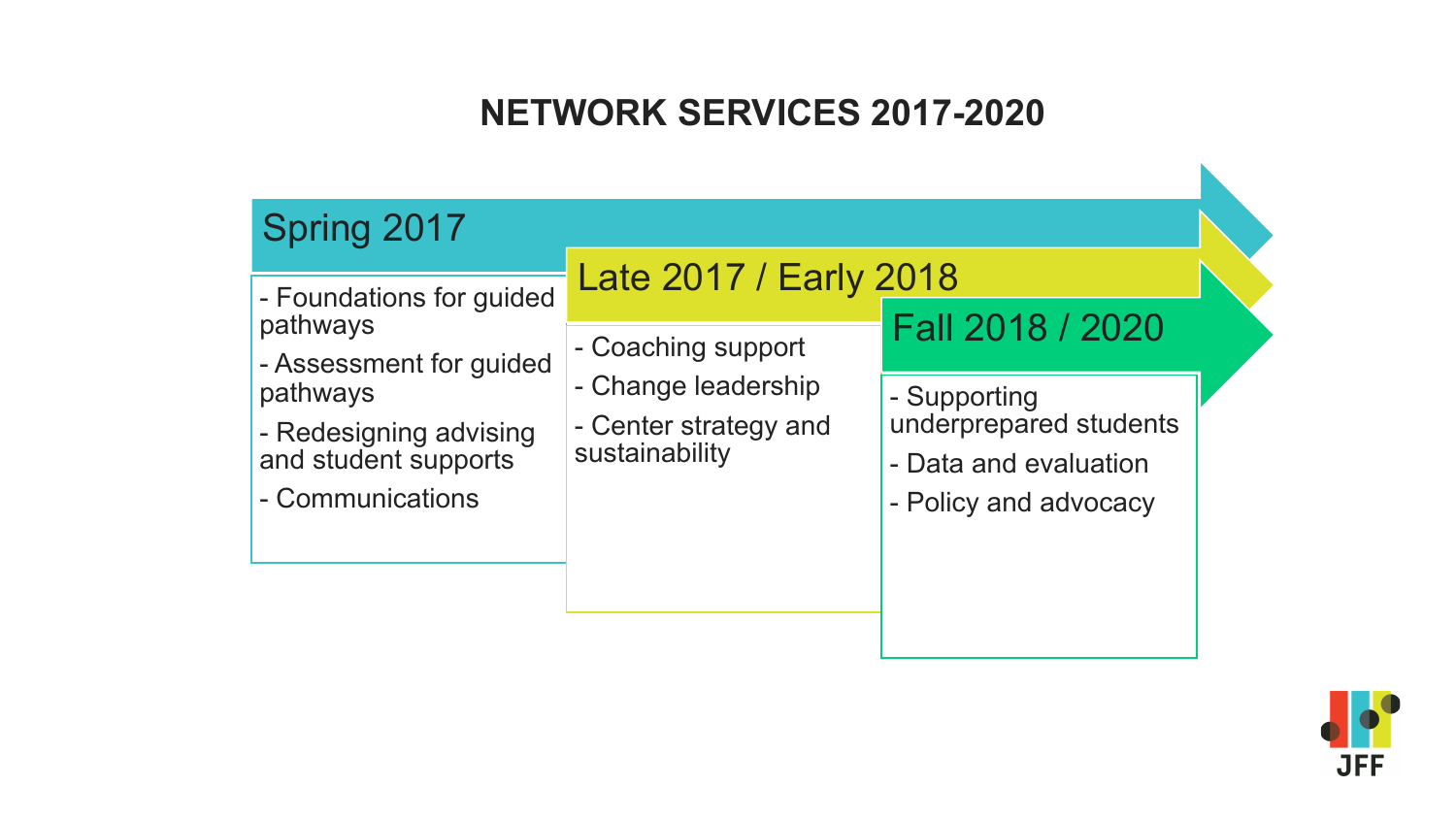#### **NETWORK-WIDE SERVICES: AT A GLANCE**

| <b>Service Area</b>                       | <b>Provider</b>     | <b>State</b> |           |           |           |     |     |    |           |           |           |    |           |           |           |           |           |
|-------------------------------------------|---------------------|--------------|-----------|-----------|-----------|-----|-----|----|-----------|-----------|-----------|----|-----------|-----------|-----------|-----------|-----------|
|                                           |                     | <b>AR</b>    | <b>AZ</b> | <b>CA</b> | <b>CT</b> | FL. | lнг | MI | <b>NJ</b> | <b>NY</b> | <b>NC</b> | OH | <b>OR</b> | <b>TX</b> | <b>VA</b> | <b>WA</b> | <b>WI</b> |
| <b>Foundations for GP</b>                 | <b>NCII</b>         |              |           |           |           |     |     |    |           |           |           |    |           |           |           |           |           |
| Assessment for GP (SOAA)                  | <b>CCRC</b>         |              |           |           |           |     |     |    |           |           |           |    |           |           |           |           |           |
| Redesigning Advising + Student Supports   | <b>ATD</b>          |              |           |           |           |     |     |    |           |           |           |    |           |           |           |           |           |
| <b>Supporting Underprepared Students</b>  | Carnegie            |              |           |           |           |     |     |    |           |           |           |    |           |           |           |           |           |
|                                           | Dana Center         |              |           |           |           |     |     |    |           |           |           |    |           |           |           |           |           |
| <b>Coaching Support</b>                   | <b>ATD</b>          |              |           |           |           |     |     |    |           |           |           |    |           |           |           |           |           |
|                                           | <b>CCRI/Baldwin</b> |              |           |           |           |     |     |    |           |           |           |    |           |           |           |           |           |
| Communications                            | <b>NCC</b>          |              |           |           |           |     |     |    |           |           |           |    |           |           |           |           |           |
| <b>Center Strategy and Sustainability</b> | <b>Baldwin</b>      |              |           |           |           |     |     |    |           |           |           |    |           |           |           |           |           |
| Change Leadership                         | Aspen               |              |           |           |           |     |     |    |           |           |           |    |           |           |           |           |           |
| <b>Policy and Advocacy</b>                | <b>JFF</b>          |              |           |           |           |     |     |    |           |           |           |    |           |           |           |           |           |
| Data and Evaluation                       | <b>ASA</b>          |              |           |           |           |     |     |    |           |           |           |    |           |           |           |           |           |
|                                           | RFA*                |              |           |           |           |     |     |    |           |           |           |    |           |           |           |           |           |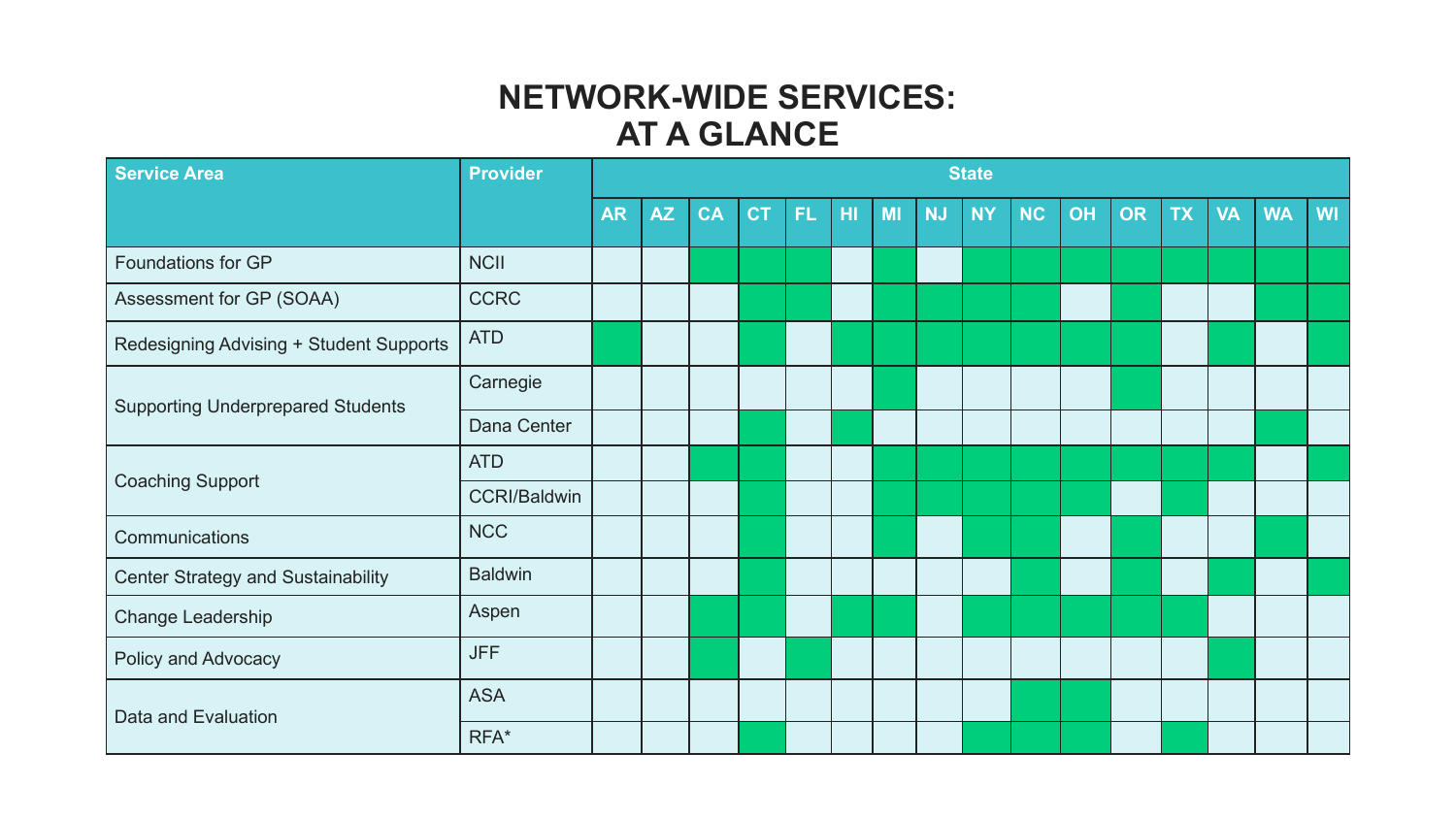#### PEER LEARNING

## **WHAT SERVICES LOOK LIKE IN SSC STATES**

For providers who launched services in our earliest round (spring 2017) please share with the group:

**What's an example of a service engagement or set of engagements that have had impact in a SSCN state?** 

- Achieving the Dream
- Community College Research Center
- **Next Chapter Communications**

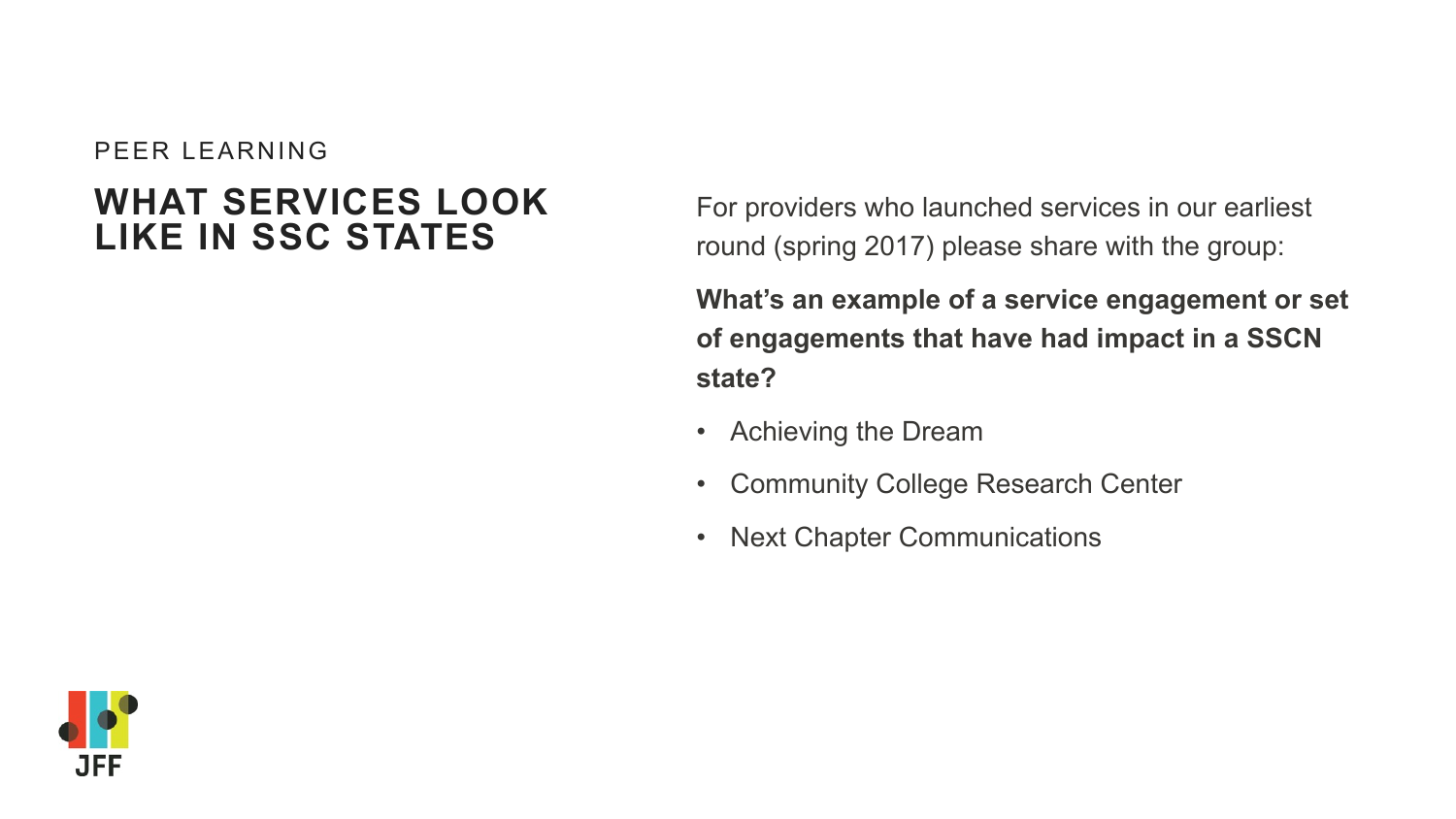#### LOOKING AHEAD

#### **ALIGNMENT OPPORTUNITIES FOR COLLABORATION AND**

Discussion:

- What are some ideas for how we can collaborate across organizations to better serve Centers and their colleges?
- How JFF can facilitate alignment and collaboration among service partners?

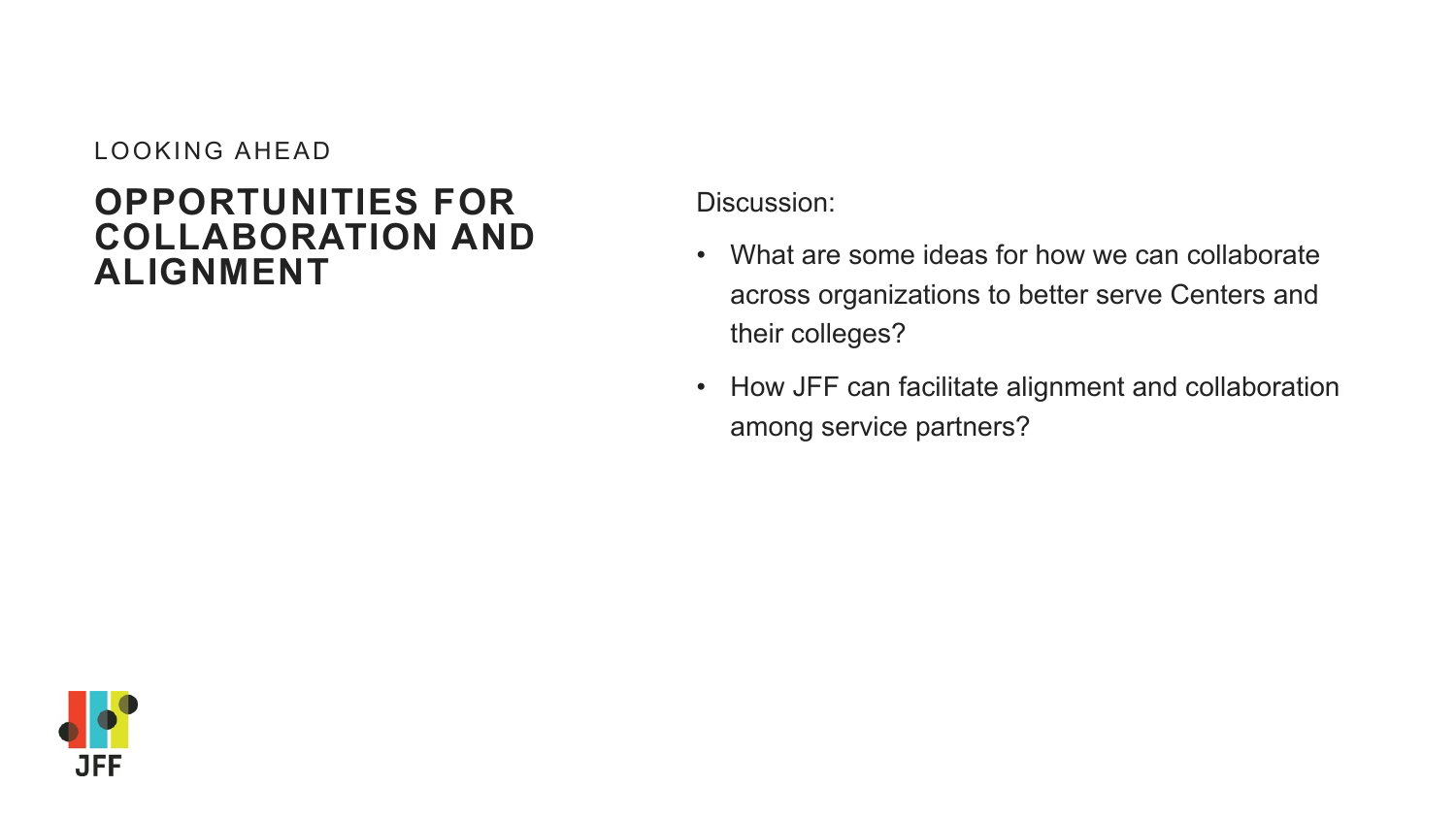# LOOKING AHEAD

- **PHASE 2 OF THE WORK** I. Revised services design and delivery cycle
	- II. Alignment with SSC Network strategic plan
	- III. Network demonstration project
	- IV. Continued engagement with providers:
		- Follow up calls with each provider
		- Webinar in Q1 2019
		- Ongoing engagement ex: July meeting